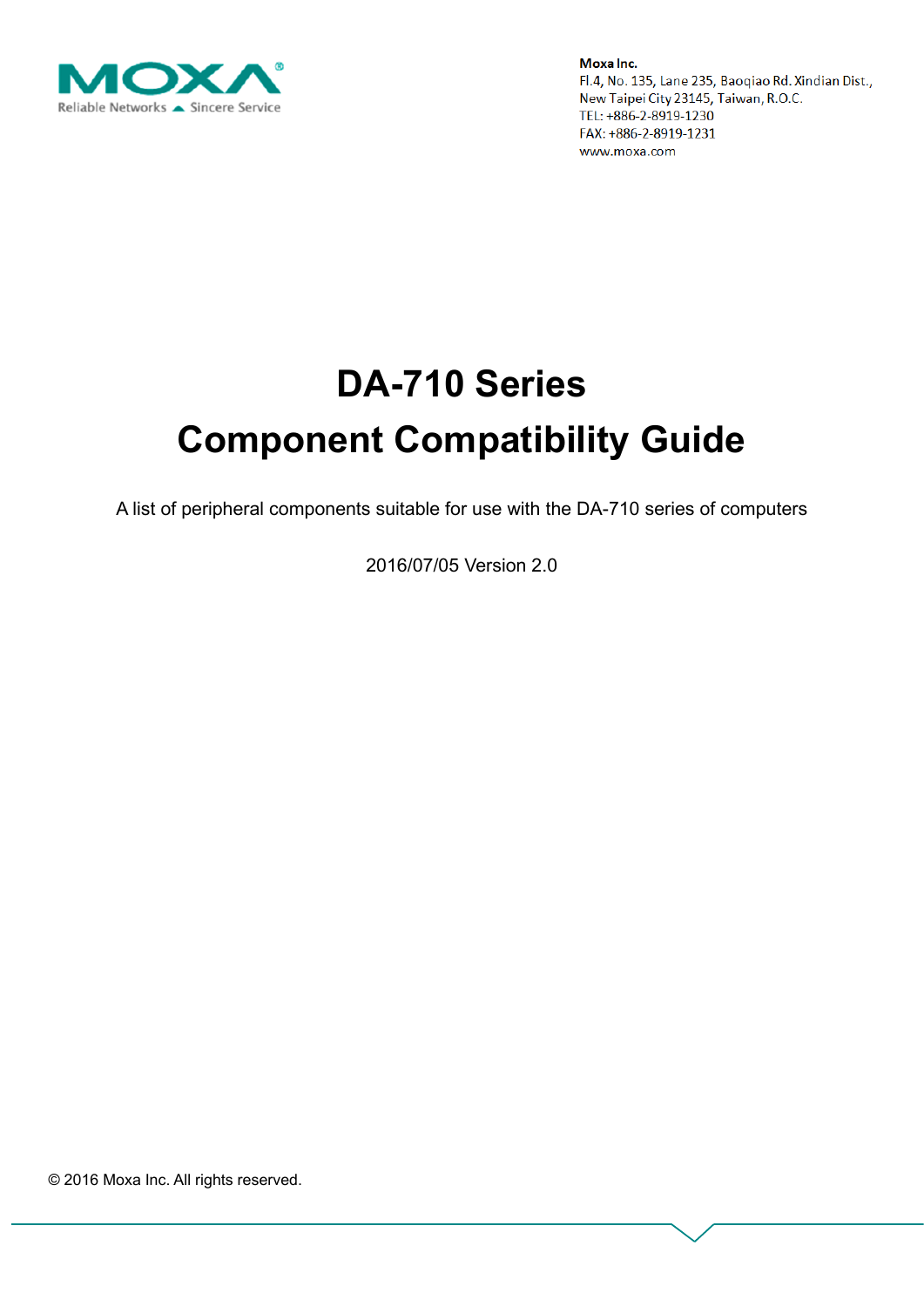

## **Copyright Notice**

©2016 Moxa Inc. All rights reserved.

#### **Trademarks**

The MOXA logo is a registered trademark of Moxa Inc.

All other trademarks or registered marks in this manual belong to their respective manufacturers.

## **Disclaimer**

Information in this document is subject to change without notice and does not represent a commitment on the part of Moxa.

Moxa provides this document as is, without warranty of any kind, either expressed or implied, including, but not limited to, its particular purpose. Moxa reserves the right to make improvements and/or changes to this manual, or to the products and/or the programs described in this manual, at any time.

Information provided in this manual is intended to be accurate and reliable. However, Moxa assumes no responsibility for its use, or for any infringements on the rights of third parties that may result from its use.

This document might contain unintentional technical or typographical errors. Changes are periodically made to the information herein to correct such errors, and these changes are incorporated into new editions of the publication.

# **Technical Support Contact Information**

#### **[www.moxa.com/support](http://www.moxa.com/support)**

| <b>Moxa Americas</b>      | Moxa China (Shanghai office) |
|---------------------------|------------------------------|
| Toll-free: 1-888-669-2872 | Toll-free: 800-820-5036      |
| Tel: +1-714-528-6777      | Tel: +86-21-5258-9955        |
| Fax: +1-714-528-6778      | Fax: +86-21-5258-5505        |
| <b>Moxa Europe</b>        | <b>Moxa Asia-Pacific</b>     |
| Tel: +49-89-3 70 03 99-0  | Tel: +886-2-8919-1230        |
| Fax: +49-89-3 70 03 99-99 | Fax: +886-2-8919-1231        |
| Moxa India                |                              |

Tel: +91-80-4172-9088 Fax: +91-80-4132-1045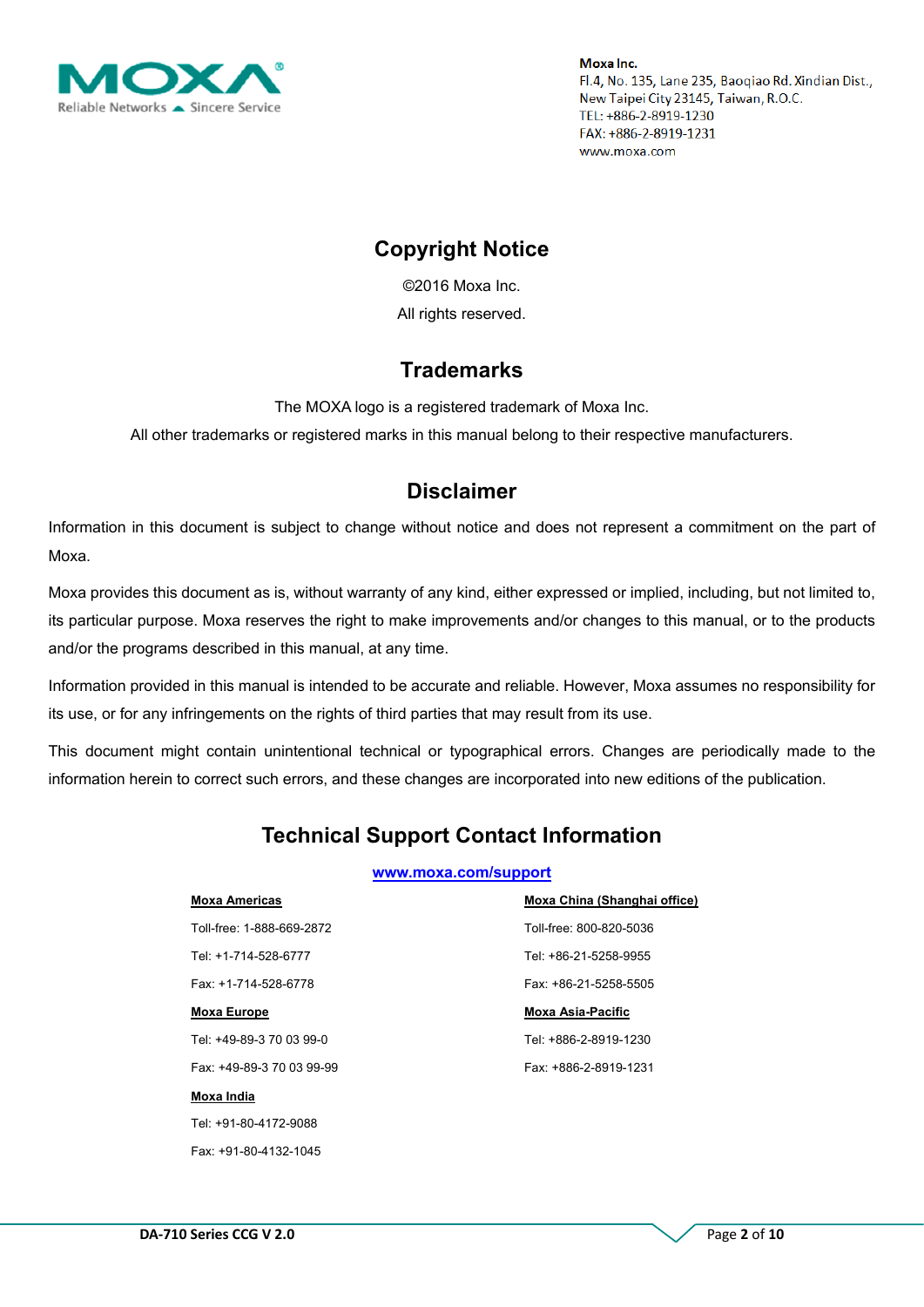

# **1. Introduction**

This document lists hardware components that are proven to provide the performance listed in the specification when used with the Moxa DA-710 series of embedded computers, or computers that share basic design features with the DA-710 series. Moxa computers come with multiple peripheral options and are engineered to work with components having different hardware specifications. This flexibility could sometimes lead to compatibility issues. When used with the DA-710 series of embedded computers, peripherals from one manufacturer may not work as well as the ones made by another manufacturer. Moxa provides this list of DA-710 series-compatible components, so that users can be certain of a reliable performance from the DA-710 series, when used with the components listed in this document.

# **2. Testing Methods**

To validate that a component meets the Moxa standards for quality and performance, the following five key compatibility tests are run:

- Ambient temperature burn-in
- Low temperature hard start
- Heat/humidity burn-in
- Cyclic high-low temperature burn-in
- Vibration test

## **Ambient Temperature Burn-In**

The component is mounted on to a DA-710 computer and put through a series of stress tests at an ambient temperature of around 25˚C, for a specified period of time. The duration of the test is determined based on the class of peripherals being tested.

## **Low Temperature Hard Start**

The component is mounted on to an unpowered DA-710 computer and then the system is booted up at an extremely low temperature. The designated low temperature value depends on the computer model being tested.

## **Heat/Humidity Burn-In**

The component is mounted on to a DA-710 computer, placed in a temperature- and humidity-controlled enclosure, and then put through the burn-in test for a specified period of time. The temperature, humidity, and time targets vary depending on the specification of the computer model used in the test.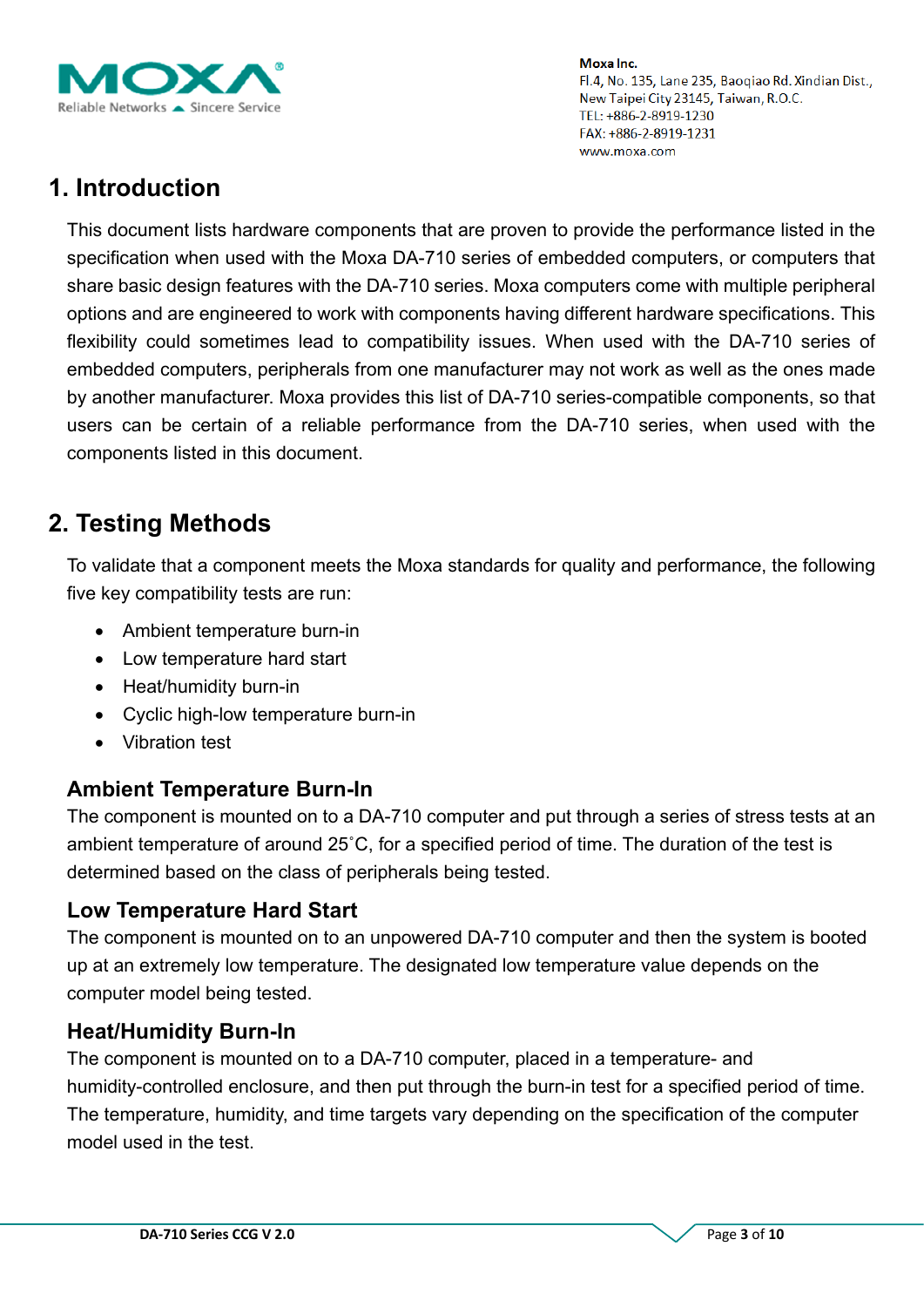

## **Cyclic High-Low Temperature Burn-In**

The component is mounted on to a DA-710 computer, placed in a temperature controlled enclosure, and then put through the burn-in test wherein the temperature is cyclically varied from very high to very low and back again, over a specified period of time. The target temperature range and the duration of the test can vary depending on the specification of the computer model used in the test.

## **Vibration Test**

The component is mounted on to a DA-710 computer that is bound inside an electromagnetic vibrator, and then put through random vibration tests along three orthogonal axes: longitudinal, transverse, and vertical. The vibration tests are compliant with the EN50155/IEC61373 vibration standards.

## **3. Storage Endurance**

Storage media, such as SSDs, CF cards, SD cards, Disk on Module, and Cfast, are composed of different electrical components. The main electrical components in these storage media, the NAND-flash memory and NAND-flash controller, impact the storage endurance and lifespan of the storage media.

## **NAND-Flash Memory Endurance**

NAND-flash memories have a limit on the number of times they can be programmed and erased (P/E). The P/E cycle as well as the erase count of a NAND-flash memory can be used to determine this limit. For example, an SLC (single-level cell) flash memory has a 60,000 P/E cycle, an MLC (multi-level cell) flash memory has a 3,000 P/E cycle, and TLC NAND flash memories have P/E cycle values up to 1,000. Each flash memory type has a different endurance level, which is why the storage lifespan is based on the flash memory type. Storage that uses SLC type flash memory could have the best endurance level compared with the MLC type storage. SLC storage usually comes with a 5-year OEM warranty (the actual warranty period depends on the original manufacturer). MLC storage only comes with a 1- to 3-year warranty. The major differences between SLC and MLC are: (a) The SLC NAND flash has a lifespan that is around 20 times that of an MLC, and (b) The price can differ by a factor of 4 to 5. The SLC type of storage is recommended for systems that are expected to have high reliability, and for applications that need to frequently write data to a storage medium.

## **Terabytes Written (TBW)**

TBW is the unit used to evaluate SSD endurance. In actual applications, storage is used for routine operations and data access. Therefore the physical P/E cycle is not appropriate for describing the total rewritable data capacity. The management efficiency of the storage controller also affects the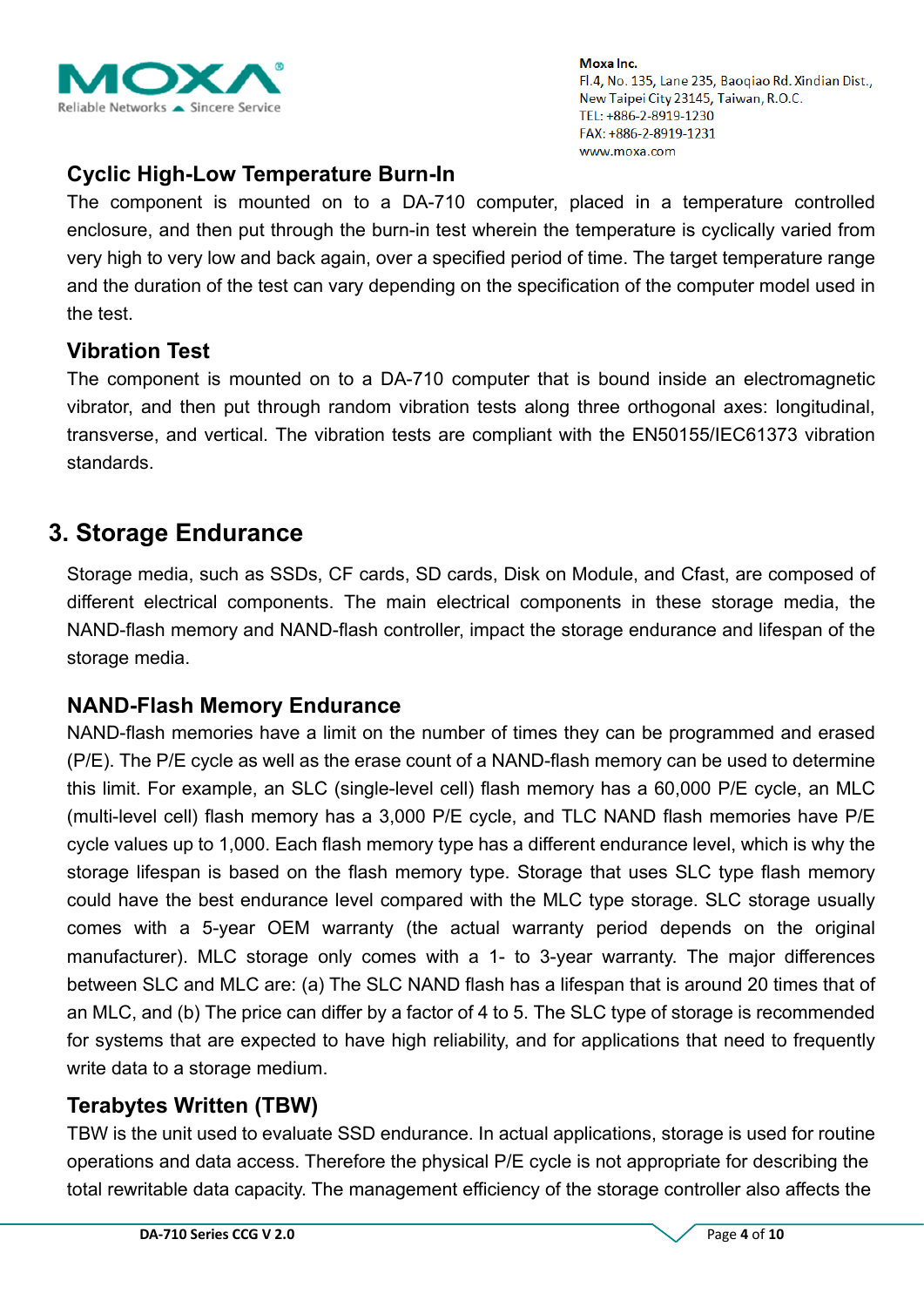

total rewritable data capacity result. For these reasons, Joint Electron Device Engineering Council (JEDEC) has defined a standard for SSD endurance evaluation called JESD218, which uses TBW to measure the endurance of the storage memory. By referring to this TBW value, users can easily estimate the storage specification and select a suitable storage for real-life use cases. For example, when routine operations need a maximum of 20 GB and the expected storage lifespan is 3 years, the total rewritable data demand would be 21.9 TBW (20 GB x 365 x 3). In this case, a storage that has more than 21.9 TBW will meet the requirement. We recommend selecting a storage media with a TBW that is greater than the calculated value.

# **4. Declaration for Liability Exclusion**

The specifications, warranty terms, and liability of items listed in this guide are the sole responsibility of the original manufacturers. Moxa does not take any responsibility in this regard. Please visit the manufacturers' official websites for up-to-date product information before purchasing the components.

# **5. Compatible Components**

Peripheral components that have been tested and found suitable for use with the DA-710 series of computers are listed in this section. The following table lists the Test Codes and their descriptions:

| <b>Test Code</b> | <b>Description</b>                                                          |
|------------------|-----------------------------------------------------------------------------|
| A                | The component has passed the ambient temperature verification test          |
| B                | The component has passed the low temperature verification test              |
| C                | The component has passed the heat/humidity verification test                |
| D                | The component has passed the cyclic high-low temperature verification test  |
|                  | The component has not been tested, but is similar to another component that |
| Е                | has been tested in terms of its material and design.                        |
| F                | The component has passed the vibration verification test                    |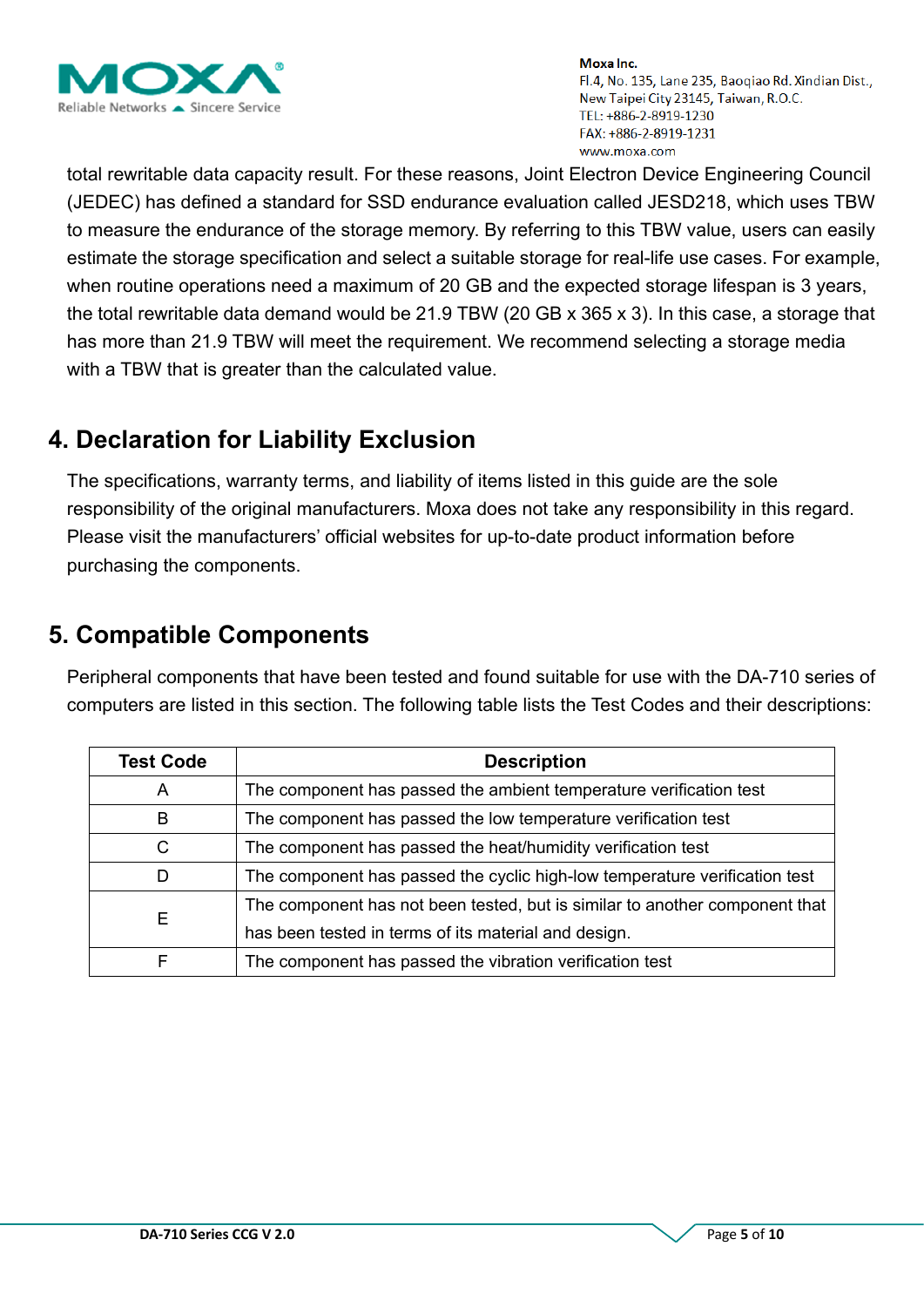

| <b>DRAM</b>     |                       |               |                          |                  |                   |         |                   |  |  |  |
|-----------------|-----------------------|---------------|--------------------------|------------------|-------------------|---------|-------------------|--|--|--|
| Vendor          | Memory<br><b>Size</b> | Moxa's PN     | Vendor's PN              | Interface        | <b>Chip Brand</b> | Speed   | <b>Test Codes</b> |  |  |  |
| <b>DSL</b>      | 1 GB                  | 1352110012040 | D2SH28081XH30AB          | DDR <sub>2</sub> | Hynix             | 667 MHz | <b>B</b> , C, D   |  |  |  |
| <b>DSL</b>      | 1 GB                  | N/A           | D2SM64162XH30ABIS        | DDR <sub>2</sub> | Micron            | 667 MHz | B, C              |  |  |  |
| <b>DSL</b>      | 2 GB                  | N/A           | D2SM28082XH30ABIS        | DDR <sub>2</sub> | Micron            | 667 MHz | <b>B, C, D</b>    |  |  |  |
| <b>DSL</b>      | 2 GB                  | 1352110022080 | D2SH28082XH30AB          | DDR <sub>2</sub> | Hynix             | 667 MHz | <b>B, C, D</b>    |  |  |  |
| <b>InnoDisk</b> | 1 GB                  | N/A           | M2SJ-1GPF5W05-BA31       | DDR <sub>2</sub> | ProMOS            | 667 MHz | <b>B</b> , C, D   |  |  |  |
| <b>InnoDisk</b> | 2 GB                  | N/A           | M2SJ-2GPF2W05-B          | DDR <sub>2</sub> | ProMOS            | 667 MHz | <b>B</b> , C, D   |  |  |  |
| Transcend       | 1 GB                  | N/A           | TS128MSQ64V8U            | DDR <sub>2</sub> | Samsung           | 800 MHz | Ε                 |  |  |  |
| Transcend       | 2 GB                  | N/A           | TS256MSQ64V6U-I          | DDR <sub>2</sub> | Hynix             | 667 MHz | <b>B</b> , C, D   |  |  |  |
| Transcend       | 2 GB                  | N/A           | TS256MSQ64V8U            | DDR <sub>2</sub> | Samsung           | 800 MHz | Α                 |  |  |  |
| Unigen          | 1 GB                  | N/A           | UG12T6400L8SU-6AP        | DDR <sub>2</sub> | Hynix             | 667 MHz | <b>B</b> , C, D   |  |  |  |
| Unigen          | 1 GB                  | N/A           | UG12T6400M8SU-6AS        | DDR <sub>2</sub> | Hynix             | 667 MHz | <b>B, C, D</b>    |  |  |  |
| Unigen          | 2 GB                  | N/A           | UG25T6400M8SU-8CP-000-00 | DDR <sub>2</sub> | Hynix             | 800 MHz | <b>B, C, D</b>    |  |  |  |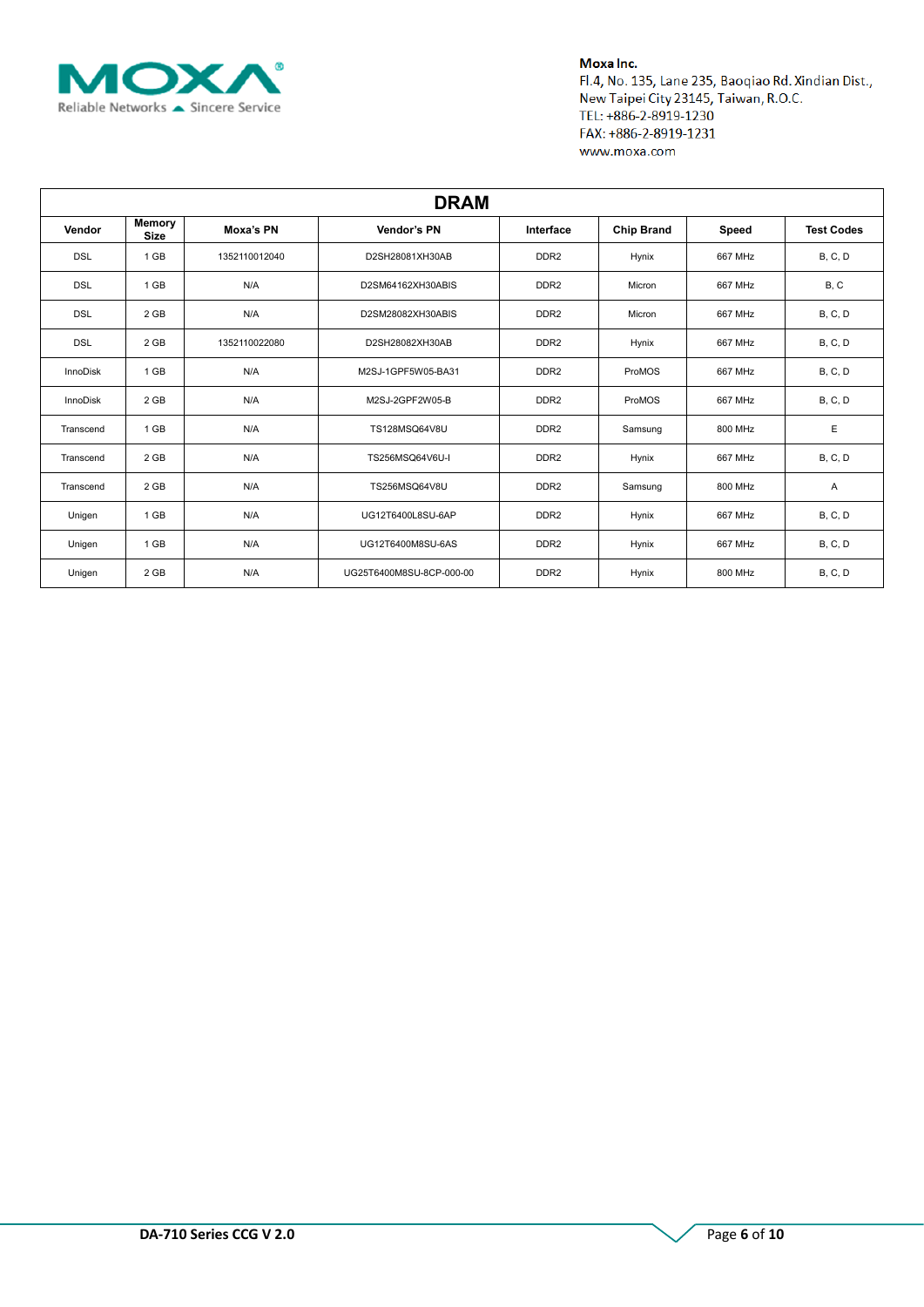

| <b>DOM</b>      |                        |               |                      |                                               |                                |                  |                 |          |                              |                      |  |
|-----------------|------------------------|---------------|----------------------|-----------------------------------------------|--------------------------------|------------------|-----------------|----------|------------------------------|----------------------|--|
| Vendor          | Storage<br><b>Size</b> | Moxa's PN     | Vendor's PN          | <b>Flash</b><br><b>Memory</b><br><b>Brand</b> | Flash<br>Memory<br><b>Spec</b> | Controller       | <b>Firmware</b> | Warranty | Warranty<br><b>Exclusion</b> | <b>Test</b><br>Codes |  |
| <b>InnoDisk</b> | 2 GB                   | N/A           | DE4H-02GD31W1DR-A31  | Samsung                                       | <b>SLC</b>                     | N/A              | N/A             | 5 years  | Endurance ><br>60,000        | B, C, D              |  |
| InnoDisk        | 4 GB                   | N/A           | DE4H-04GD31W1DR-A31  | Samsung                                       | <b>SLC</b>                     | N/A              | N/A             | 5 years  | Endurance ><br>60,000        | B, C, D              |  |
| <b>InnoDisk</b> | 4 GB                   | 1352020042070 | DE4H-04GD31W1DB-A31  | Toshiba                                       | <b>SLC</b>                     | N/A              | N/A             | 5 years  | Endurance ><br>60,000        | B, C                 |  |
| <b>InnoDisk</b> | 8 GB                   | N/A           | DE4H-08GD31W1D-A31   | Samsung                                       | <b>SLC</b>                     | N/A              | N/A             | 5 years  | Endurance ><br>60,000        | B, C, D              |  |
| Memoright       | 1 GB                   | N/A           | MRDEM2B001GB7P1A0    | Samsung                                       | <b>SLC</b>                     | N/A              | N/A             | 5 years  | N/A                          | E.                   |  |
| Memoright       | 2 GB                   | N/A           | MRDEM2B002GB8P1IA0   | Samsung                                       | <b>SLC</b>                     | SM2232           | K1124           | 5 years  | N/A                          | B, C, D              |  |
| Memoright       | 4 GB                   | N/A           | MRDEM2B004GB0P1IA0   | Samsung                                       | <b>SLC</b>                     | SM2232           | K0407           | 5 years  | N/A                          | B, C, D              |  |
| Memoright       | 8 GB                   | N/A           | MRDEM2B008GN2P1IA0   | Micron                                        | <b>SLC</b>                     | SM2232           | K0407           | 5 years  | N/A                          | B, C, D              |  |
| Memoright       | 16 GB                  | N/A           | MRDEM2B016GN4P1IA0   | Micron                                        | <b>SLC</b>                     | N/A              | N/A             | 5 years  | N/A                          | B, C, D              |  |
| Silicon Power   | 1 GB                   | N/A           | SP001GBIFM44FOV10-MA | N/A                                           | <b>SLC</b>                     | N/A              | N/A             | 3 years  | N/A                          | B, C, D              |  |
| Silicon Power   | 2 GB                   | N/A           | SP002GBIFM44FOV10-MA | N/A                                           | <b>SLC</b>                     | N/A              | N/A             | 3 years  | N/A                          | B, C, D              |  |
| Transcend       | 1 GB                   | N/A           | TS1GDOM44V-S         | Samsung                                       | <b>SLC</b>                     | <b>SM223 AC</b>  | N/A             | 2 years  | N/A                          | E                    |  |
| Transcend       | 2 GB                   | N/A           | TS2GPTM510-44V       | Samsung                                       | <b>SLC</b>                     | <b>SM2231 AD</b> | N/A             | 2 years  | N/A                          | E                    |  |
| Transcend       | 4 GB                   | N/A           | TS4GPTM510-44V       | Samsung                                       | <b>SLC</b>                     | <b>SM2231 AD</b> | N/A             | 2 years  | N/A                          | E                    |  |
| Transcend       | 8 GB                   | N/A           | TS8GPTM510-44V       | Samsung                                       | <b>SLC</b>                     | <b>SM2231 AD</b> | N/A             | 2 years  | N/A                          | Α                    |  |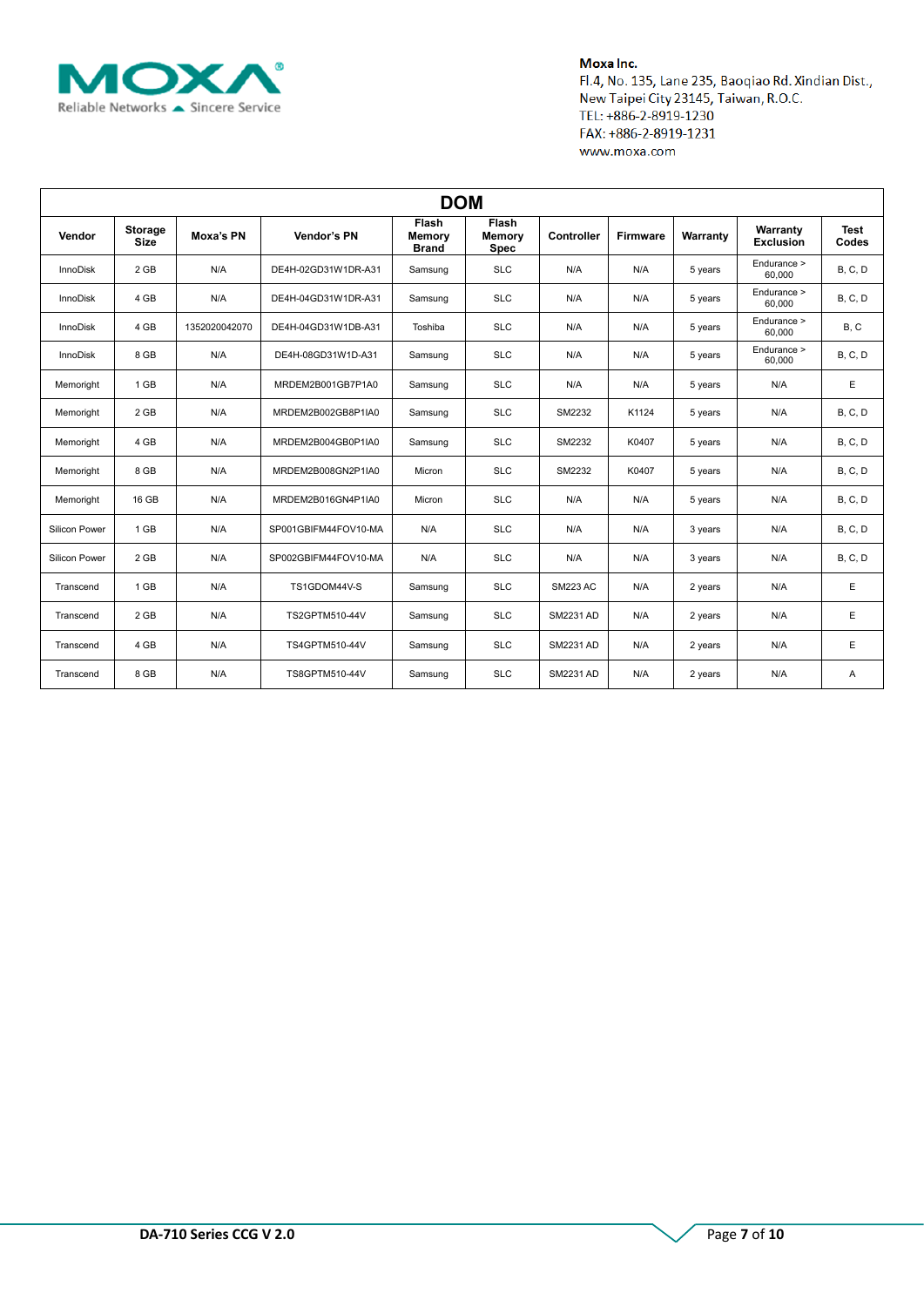

| <b>CF</b> |                     |           |                     |                                 |                         |                   |                 |          |                              |                   |  |
|-----------|---------------------|-----------|---------------------|---------------------------------|-------------------------|-------------------|-----------------|----------|------------------------------|-------------------|--|
| Vendor    | <b>Storage Size</b> | Moxa's PN | Vendor's PN         | Flash<br>Memory<br><b>Brand</b> | Flash<br>Memory<br>Spec | <b>Controller</b> | <b>Firmware</b> | Warranty | Warranty<br><b>Exclusion</b> | <b>Test Codes</b> |  |
| Memoright | 1 GB                | N/A       | MRCFM2A001GB6C1IA0  | Samsung                         | <b>SLC</b>              | <b>SMI2232</b>    | K1124           | 5 years  | N/A                          | E                 |  |
| Memoright | 2 GB                | N/A       | MRCFM2A002GB8C1IA0  | Samsung                         | <b>SLC</b>              | <b>SMI2232</b>    | K1124           | 5 years  | N/A                          | E                 |  |
| Memoright | 4 GB                | N/A       | MRCFM2A004GB0C1IA0  | Samsung                         | <b>SLC</b>              | SM2232            | K1124           | 5 years  | N/A                          | E                 |  |
| Memoright | 8 GB                | N/A       | MRCFM2A008GB0C1IA0  | Samsung                         | <b>SLC</b>              | SM2232            | K1124           | 5 years  | N/A                          | E                 |  |
| Memoright | 16 GB               | N/A       | MRCFM2A016GN2C1IA0  | N/A                             | <b>SLC</b>              | SM2232            | K0407           | 5 years  | N/A                          | <b>B, C, D</b>    |  |
| Transcend | 128 MB              | N/A       | TS128MCF200I        | Samsung                         | <b>MLC</b>              | <b>SM2232AD</b>   | N/A             | 2 years  | N/A                          | E                 |  |
| Transcend | 256 MB              | N/A       | <b>TS256MCF200I</b> | Samsung                         | <b>MLC</b>              | <b>SM2232AD</b>   | N/A             | 2 years  | N/A                          | E                 |  |
| Transcend | 512 MB              | N/A       | <b>TS512MCF200I</b> | Samsung                         | <b>MLC</b>              | <b>SM2232AD</b>   | N/A             | 2 years  | N/A                          | E                 |  |
| Transcend | 1 GB                | N/A       | <b>TS1GCF133</b>    | SanDisk/ Micron                 | <b>MLC</b>              | <b>SM2232AD</b>   | N/A             | 2 years  | N/A                          | E                 |  |
| Transcend | 1 GB                | N/A       | <b>TS1GCF200I</b>   | Samsung                         | <b>MLC</b>              | <b>SM2232AD</b>   | N/A             | 2 years  | N/A                          | E                 |  |
| Transcend | 2 GB                | N/A       | <b>TS2GCF133</b>    | SanDisk/ Micron                 | <b>MLC</b>              | <b>SM2232AD</b>   | N/A             | 2 years  | N/A                          | E                 |  |
| Transcend | 2 GB                | N/A       | <b>TS2GCF200I</b>   | Samsung                         | <b>MLC</b>              | <b>SM2232AD</b>   | N/A             | 2 years  | N/A                          | Ε                 |  |
| Transcend | 4 GB                | N/A       | <b>TS4GCF133</b>    | SanDisk/ Micron                 | <b>MLC</b>              | <b>SM2232AD</b>   | N/A             | 2 years  | N/A                          | E                 |  |
| Transcend | 4 GB                | N/A       | <b>TS4GCF200I</b>   | Samsung                         | <b>MLC</b>              | <b>SM2232AD</b>   | N/A             | 2 years  | N/A                          | Α                 |  |
| Transcend | 8 GB                | N/A       | <b>TS8GCF400</b>    | SanDisk/ Micron                 | <b>MLC</b>              | <b>SM2236AC</b>   | N/A             | 2 years  | N/A                          | E                 |  |
| Transcend | 8 GB                | N/A       | <b>TS8GCF133</b>    | SanDisk/ Micron                 | <b>MLC</b>              | <b>SM2232AD</b>   | N/A             | 2 years  | N/A                          | E                 |  |
| Transcend | 8 GB                | N/A       | <b>TS8GCF200I</b>   | Samsung                         | <b>MLC</b>              | <b>SM2232AD</b>   | N/A             | 2 years  | N/A                          | E                 |  |
| Transcend | 16 GB               | N/A       | TS16GCF1000         | SanDisk/ Micron                 | <b>MLC</b>              | SM2232ENAC        | N/A             | 2 years  | N/A                          | E                 |  |
| Transcend | 16 GB               | N/A       | <b>TS16GCF400</b>   | SanDisk/ Micron                 | <b>MLC</b>              | <b>SM2236AC</b>   | N/A             | 2 years  | N/A                          | E                 |  |
| Transcend | 16 GB               | N/A       | <b>TS16GCF133</b>   | SanDisk/ Micron                 | <b>MLC</b>              | <b>SM2232AD</b>   | N/A             | 2 years  | N/A                          | E                 |  |
| Transcend | 16 GB               | N/A       | <b>TS16GCF200I</b>  | Samsung                         | <b>MLC</b>              | <b>SM2232AD</b>   | N/A             | 2 years  | N/A                          | E                 |  |
| Transcend | 32 GB               | N/A       | TS32GCF1000         | SanDisk/ Micron                 | <b>MLC</b>              | <b>SM2236AC</b>   | N/A             | 2 years  | N/A                          | A                 |  |
| Transcend | 32 GB               | N/A       | <b>TS32GCF400</b>   | SanDisk/ Micron                 | <b>MLC</b>              | <b>SM2236AC</b>   | N/A             | 2 years  | N/A                          | A                 |  |
| Transcend | 32 GB               | N/A       | <b>TS32GCF133</b>   | SanDisk/ Micron                 | <b>MLC</b>              | <b>SM2232AD</b>   | N/A             | 2 years  | N/A                          | E                 |  |
| Transcend | 32 GB               | N/A       | <b>TS32GCF200I</b>  | Samsung                         | <b>MLC</b>              | SM2232AD          | N/A             | 2 years  | N/A                          | A                 |  |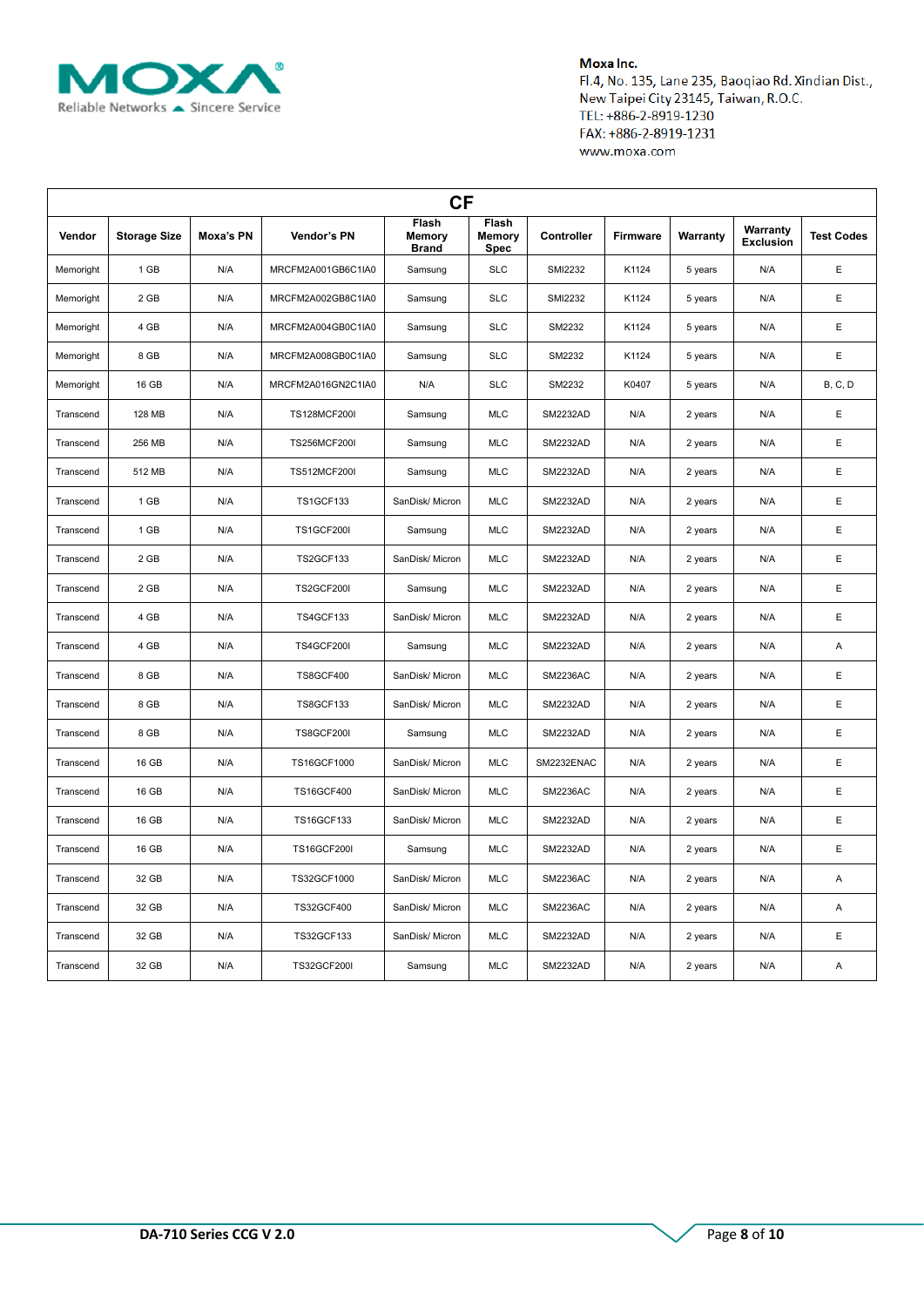

| <b>SSD</b>      |                     |           |                    |                       |                      |                |                 |          |                              |                   |
|-----------------|---------------------|-----------|--------------------|-----------------------|----------------------|----------------|-----------------|----------|------------------------------|-------------------|
| Vendor          | <b>Storage Size</b> | Moxa's PN | Vendor's PN        | Flash<br><b>Brand</b> | Flash<br><b>Spec</b> | Controller     | <b>Firmware</b> | Warranty | Warranty<br><b>Exclusion</b> | <b>Test Codes</b> |
| Apacer          | 64 GB               | N/A       | AP64GAS510SB       | N/A                   | <b>MLC</b>           | N/A            | N/A             | 2 years  | Endurance $> 3,000$          | Α                 |
| InnoDisk        | 32 GB               | N/A       | DGS25-32GD67SC1QCP | Samsung               | <b>MLC</b>           | <b>SMI2232</b> | N/A             | 2 years  | Endurance $> 3,000$          | <b>B</b> , C, D   |
| <b>InnoDisk</b> | 32 GB               | N/A       | DGS25-32GD81SC1QCP | Toshiba               | <b>MLC</b>           | N/A            | N/A             | 2 years  | Endurance $> 3,000$          | B, C              |
| InnoDisk        | 32 GB               | N/A       | DGS25-32GD81BC1QCP | Toshiba               | <b>MLC</b>           | N/A            | N/A             | 2 years  | Endurance $> 3,000$          | <b>B, C, D</b>    |
| Memoright       | 32 GB               | N/A       | MRSAJ6C032GC125C00 | Micron                | <b>MLC</b>           | JM612          | N/A             | 3 years  | Endurance $> 3,000$          | <b>B, C, D</b>    |
| Transcend       | 16 GB               | N/A       | <b>TS16GSSD500</b> | Samsung               | <b>SLC</b>           | JM616          | 120820          | 2 years  | N/A                          | E                 |
| Transcend       | 32 GB               | N/A       | TS32GSSD500        | Samsung               | <b>SLC</b>           | JM616          | 120820          | 2 years  | N/A                          | Ε                 |
| Transcend       | 64 GB               | N/A       | TS64GSSD320        | SanDisk/ Micron       | <b>MLC</b>           | SF2281         | N/A             | 2 years  | N/A                          | Ε                 |
| Transcend       | 64 GB               | N/A       | <b>TS64GSSD500</b> | Samsung               | <b>SLC</b>           | JM616          | 120820          | 2 years  | N/A                          | Α                 |
| Transcend       | 128 GB              | N/A       | TS128GSSD320       | SanDisk/ Micron       | <b>MLC</b>           | SF2281         | N/A             | 2 years  | N/A                          | Ε                 |
| Transcend       | 256 GB              | N/A       | TS256GSSD320       | SanDisk/ Micron       | <b>MLC</b>           | SF2281         | N/A             | 2 years  | N/A                          | Α                 |